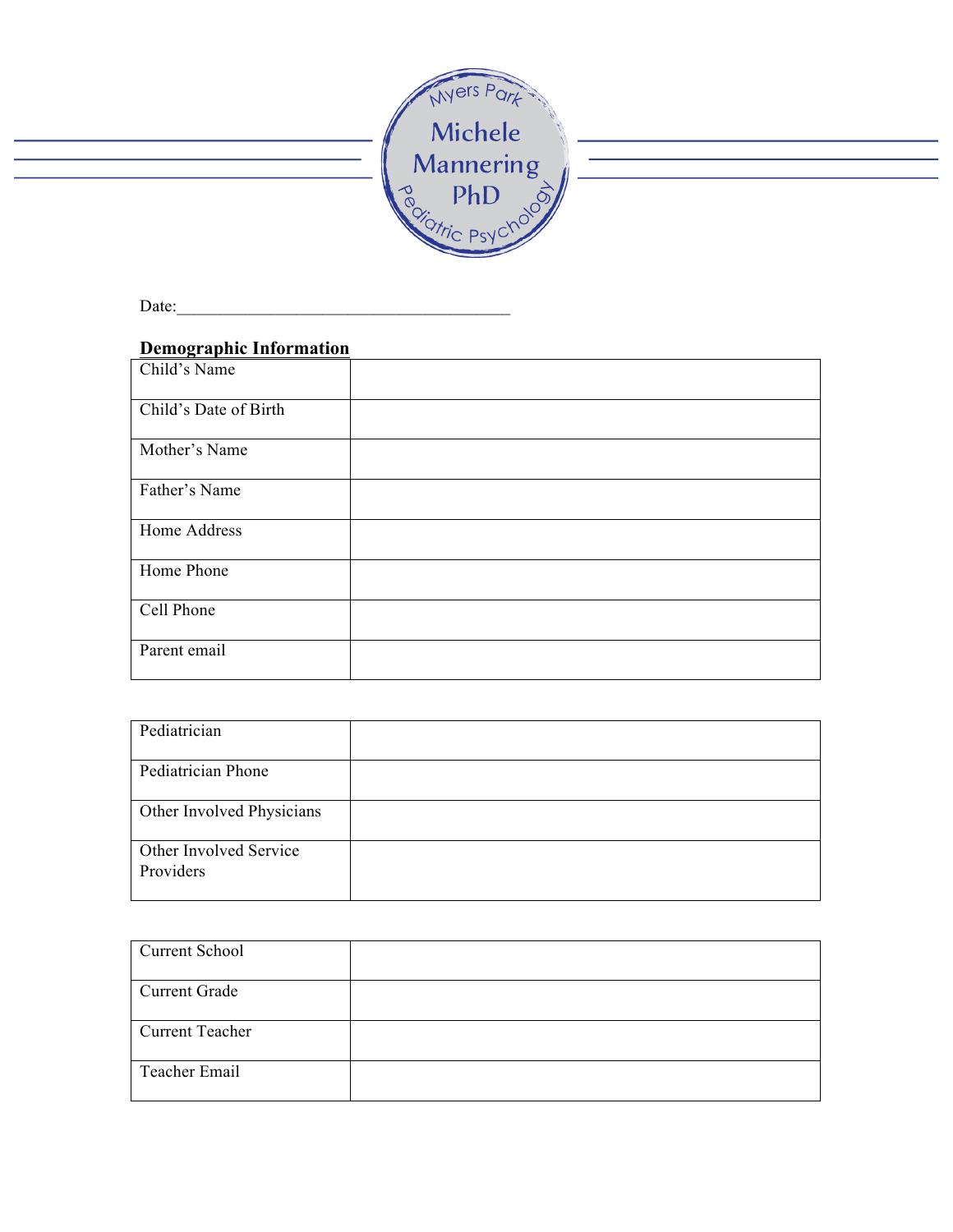

#### **Birth History**

| Birth order of this child:                                                                                                                                                                                                     |            |               |  |  |
|--------------------------------------------------------------------------------------------------------------------------------------------------------------------------------------------------------------------------------|------------|---------------|--|--|
|                                                                                                                                                                                                                                |            |               |  |  |
| Were there any health complications during the pregnancy? If yes, describe: ________________________                                                                                                                           |            |               |  |  |
|                                                                                                                                                                                                                                |            |               |  |  |
|                                                                                                                                                                                                                                |            |               |  |  |
| Apgar Scores: 1988 and 2008 and 2008 and 2008 and 2008 and 2008 and 2008 and 2008 and 2008 and 2008 and 2008 and 2008 and 2008 and 2008 and 2008 and 2008 and 2008 and 2008 and 2008 and 2008 and 2008 and 2008 and 2008 and 2 |            |               |  |  |
|                                                                                                                                                                                                                                |            |               |  |  |
|                                                                                                                                                                                                                                |            |               |  |  |
| Did the child go to the special care nursery or NICU?<br>If yes, explain:                                                                                                                                                      | $\Box$ Yes | No<br>$\perp$ |  |  |
| Did your child have any problems in the first days of life?<br>If yes, explain:                                                                                                                                                | $\Box$ Yes | No<br>- 1     |  |  |
| Did your child have feeding problems as a newborn or infant?<br>If yes, explain                                                                                                                                                | $\Box$ Yes | No            |  |  |
|                                                                                                                                                                                                                                |            |               |  |  |

How long did your child stay in the hospital before going home? \_\_\_\_\_\_\_\_\_\_\_\_\_\_\_\_\_\_\_\_\_\_\_\_\_\_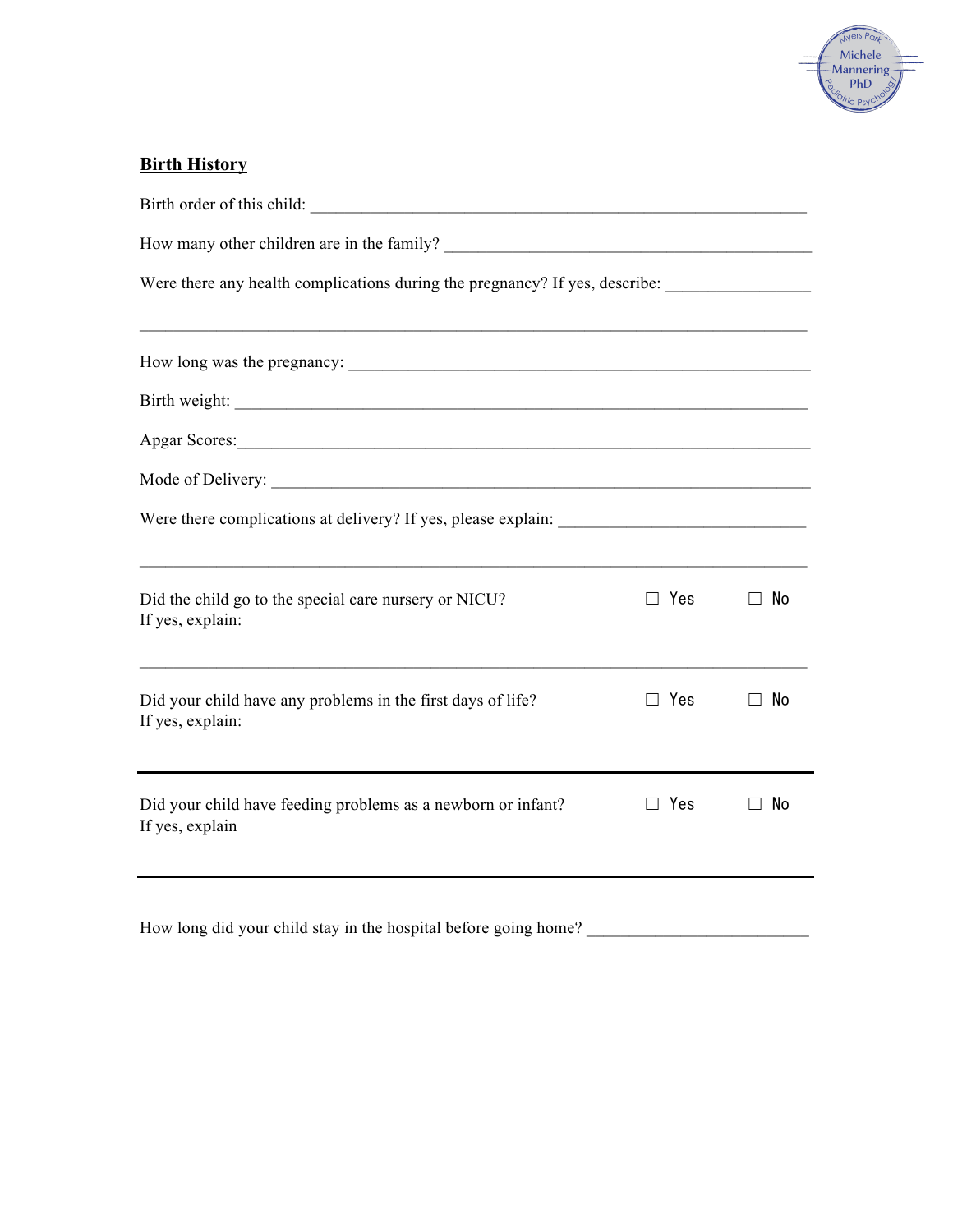

# **Developmental History**

| <b>Skill</b>                        | At what age did this skill<br>begin? | <b>Comments</b> |
|-------------------------------------|--------------------------------------|-----------------|
| Sit independently                   |                                      |                 |
| Walk                                |                                      |                 |
| Wave Bye Bye                        |                                      |                 |
| Point                               |                                      |                 |
| Show objects to others              |                                      |                 |
| Imitate others actions              |                                      |                 |
| Say First Word                      |                                      |                 |
| Use 2 word combination              |                                      |                 |
| Engage in Pretend/Imaginary<br>Play |                                      |                 |
| Show interest in other children     |                                      |                 |
| Master toilet training              |                                      |                 |
| Write name/letters                  |                                      |                 |
| Show interest in counting           |                                      |                 |
| Identify colors                     |                                      |                 |

Has your child ever lost skills or regressed? If yes, please explain: \_\_\_\_\_\_\_\_\_\_\_\_\_\_\_\_\_\_\_\_\_\_\_\_\_

 $\mathcal{L}_\text{max}$  and  $\mathcal{L}_\text{max}$  and  $\mathcal{L}_\text{max}$  and  $\mathcal{L}_\text{max}$  and  $\mathcal{L}_\text{max}$  and  $\mathcal{L}_\text{max}$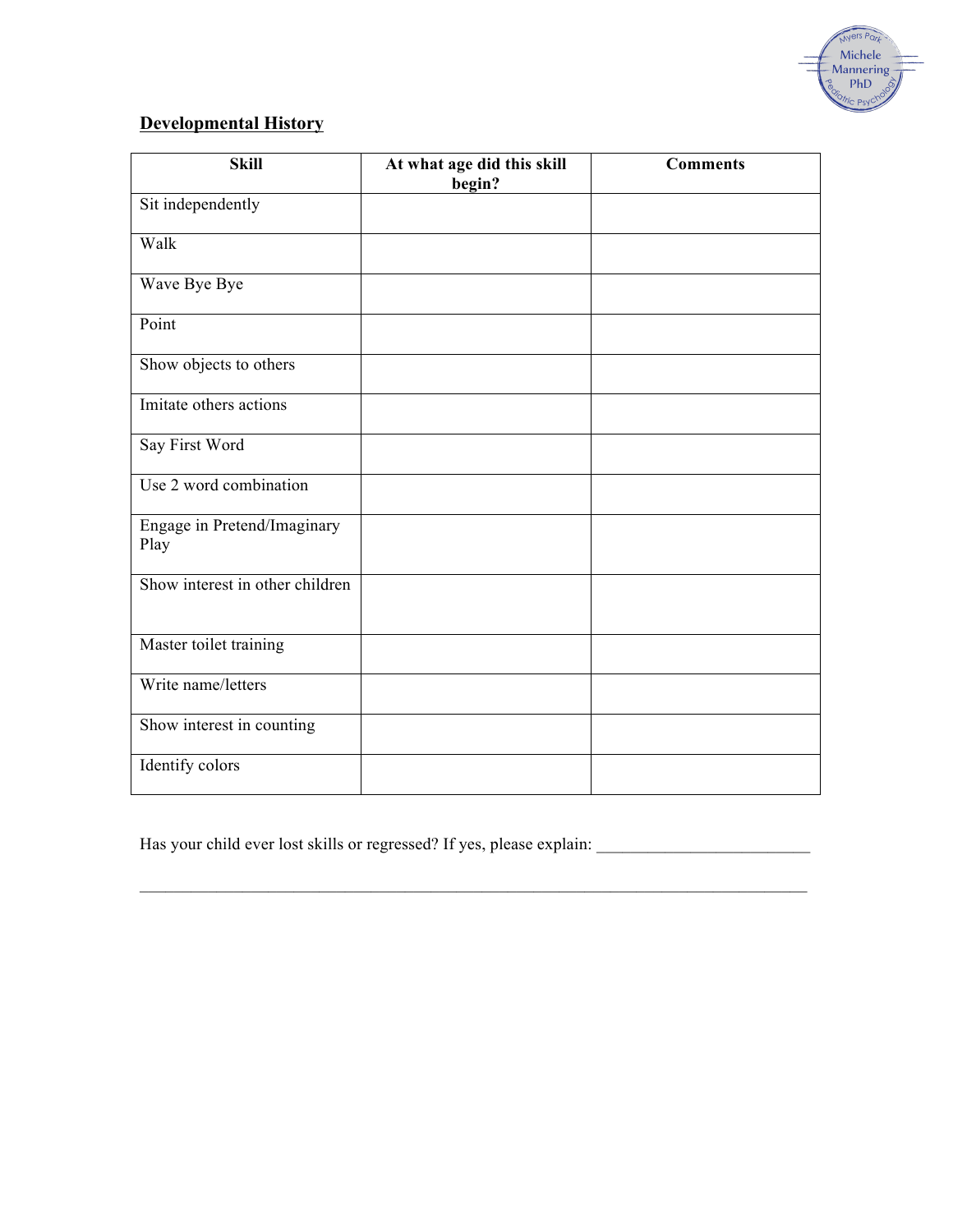

# **Medical Information**

| Has your child ever:                   | <b>Date</b> | <b>Reason and/or Results</b> |
|----------------------------------------|-------------|------------------------------|
| Been to the emergency room?            |             |                              |
| Been hospitalized?                     |             |                              |
| Had surgery?                           |             |                              |
| Had any serious accidents?             |             |                              |
| Had any chronic medical<br>conditions? |             |                              |
| Had any allergies?                     |             |                              |
| Had genetic testing?                   |             |                              |
| Been to a neurologist?                 |             |                              |
| Had an MRI or CT scan?                 |             |                              |
| Had an EEG?                            |             |                              |
| Had a hearing test?                    |             |                              |
| Had a vision test?                     |             |                              |
| Had any other medical tests?           |             |                              |

#### **Medication History**

| Does your child take:        | Current or Past? | Type/Name |
|------------------------------|------------------|-----------|
| Prescription Medications?    |                  |           |
|                              |                  |           |
|                              |                  |           |
| Over the counter medications |                  |           |
| Including vitamins           |                  |           |
|                              |                  |           |
|                              |                  |           |
|                              |                  |           |
| Complementary or alternative |                  |           |
| medications?                 |                  |           |
|                              |                  |           |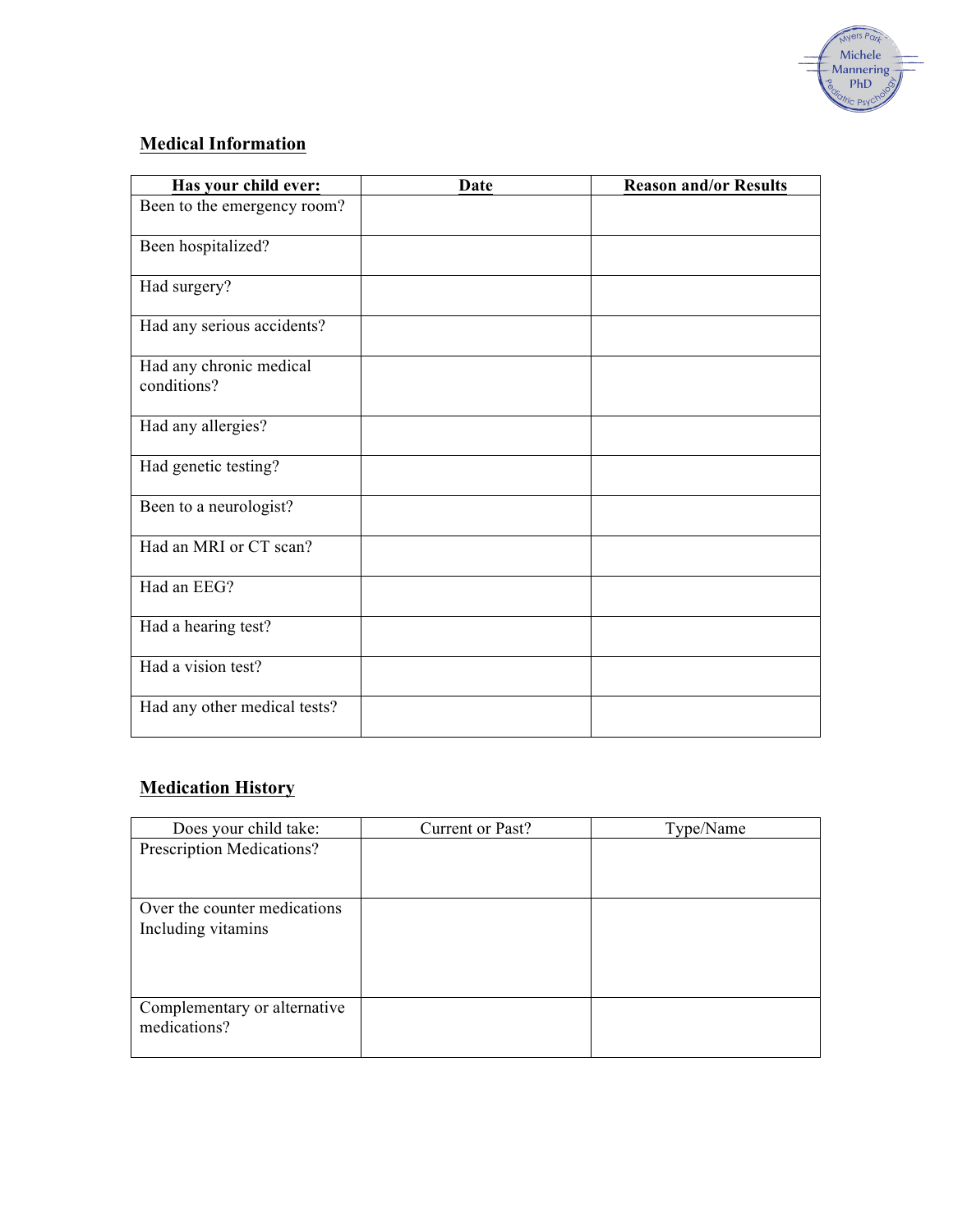

|                                                                                                            |            |                     | If yes, please explain: |
|------------------------------------------------------------------------------------------------------------|------------|---------------------|-------------------------|
| Does your child have any<br>difficulties with sleep: falling<br>asleep, staying asleep, restless<br>sleep? | $\Box$ Yes | No<br>$\Box$        |                         |
| Does your child have any food<br>aversions or sensitivities? Is<br>he/she a picky eater?                   | $\Box$ Yes | <b>No</b>           |                         |
| Does your child seem<br>bothered by light?                                                                 | $\Box$ Yes | <b>No</b><br>П      |                         |
| Does your child seem<br>bothered by certain<br>sounds/noises?                                              | $\Box$ Yes | <b>No</b>           |                         |
| Is your child sensitive to<br>having his/her nails cut, hair<br>combed, teeth brushed or face<br>washed?   | $\Box$ Yes | $\Box$ No           |                         |
| Is your child clumsy?                                                                                      | $\Box$ Yes | <b>No</b><br>$\Box$ |                         |
| Does your child have any<br>trouble with handwriting?                                                      | $\Box$ Yes | No<br>$\Box$        |                         |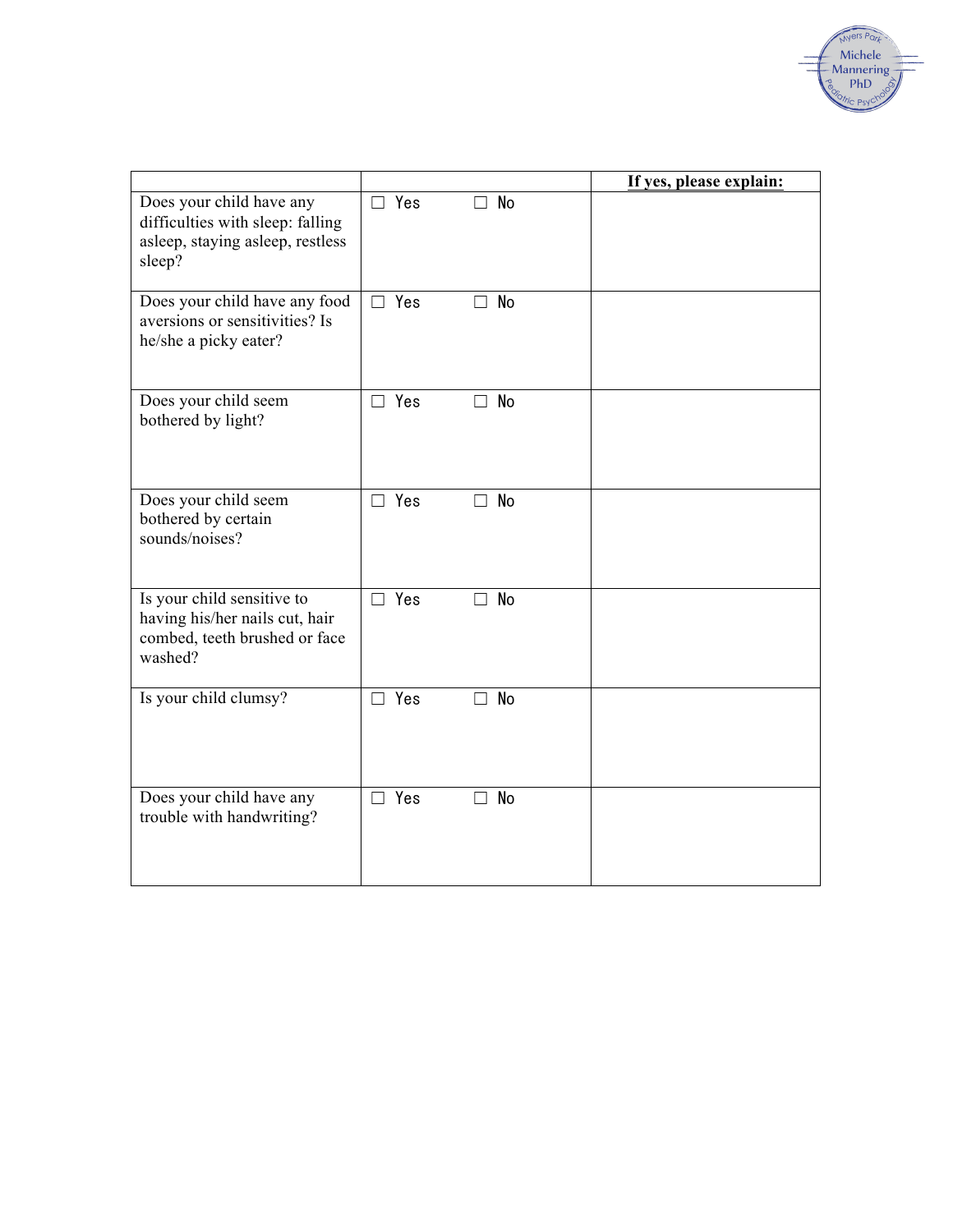

## **School History**

Please list past schools attended

| <b>School Name</b> | <b>Dates</b> | <u>Age</u> | <b>Type of Setting</b> |
|--------------------|--------------|------------|------------------------|
|                    |              |            |                        |
|                    |              |            |                        |
|                    |              |            |                        |
|                    |              |            |                        |
|                    |              |            |                        |
|                    |              |            |                        |
|                    |              |            |                        |
|                    |              |            |                        |

#### **Previous Evaluation and Service History**

Please list below any testing done with a psychologist, speech and language pathologist, occupational therapist or other therapist.

| <b>Test Done</b> | Clinician | <b>Findings</b> | <b>Recommendations</b> |
|------------------|-----------|-----------------|------------------------|
|                  |           |                 |                        |
|                  |           |                 |                        |
|                  |           |                 |                        |
|                  |           |                 |                        |
|                  |           |                 |                        |
|                  |           |                 |                        |

#### **Does anyone in your immediate or extended family have/or had any of the following problems?**

|                                        |     |           | <b>Family Member</b> |
|----------------------------------------|-----|-----------|----------------------|
| Learning disabilities?                 | Yes | No        |                      |
| <b>Attention Deficit Hyperactivity</b> | Yes | No        |                      |
| Disorder (ADHD)                        |     |           |                      |
| Depression or Anxiety?                 | Yes | No        |                      |
| Autism Spectrum Disorder?              | Yes | No        |                      |
| Mental Retardation or                  | Yes | <b>No</b> |                      |
| Developmental Delay?                   |     |           |                      |
| Language delays or Late to Talk?       | Yes | No        |                      |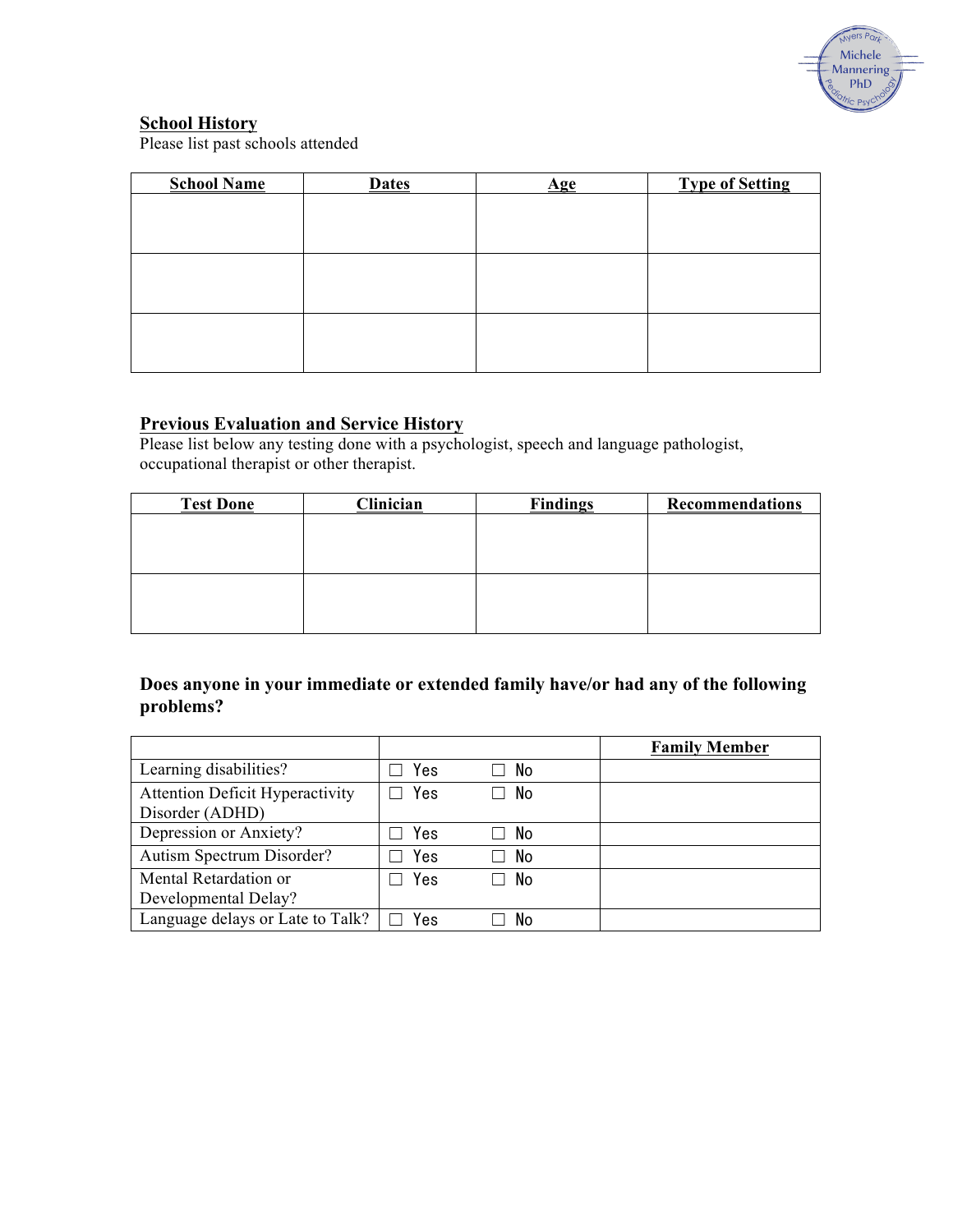

## **Current Functioning**

What are your child's favorite activities?

What are your child's strengths?

How would you describe your child's ability to learn and use new information?

How would you describe your child's ability to handle stress and frustration?